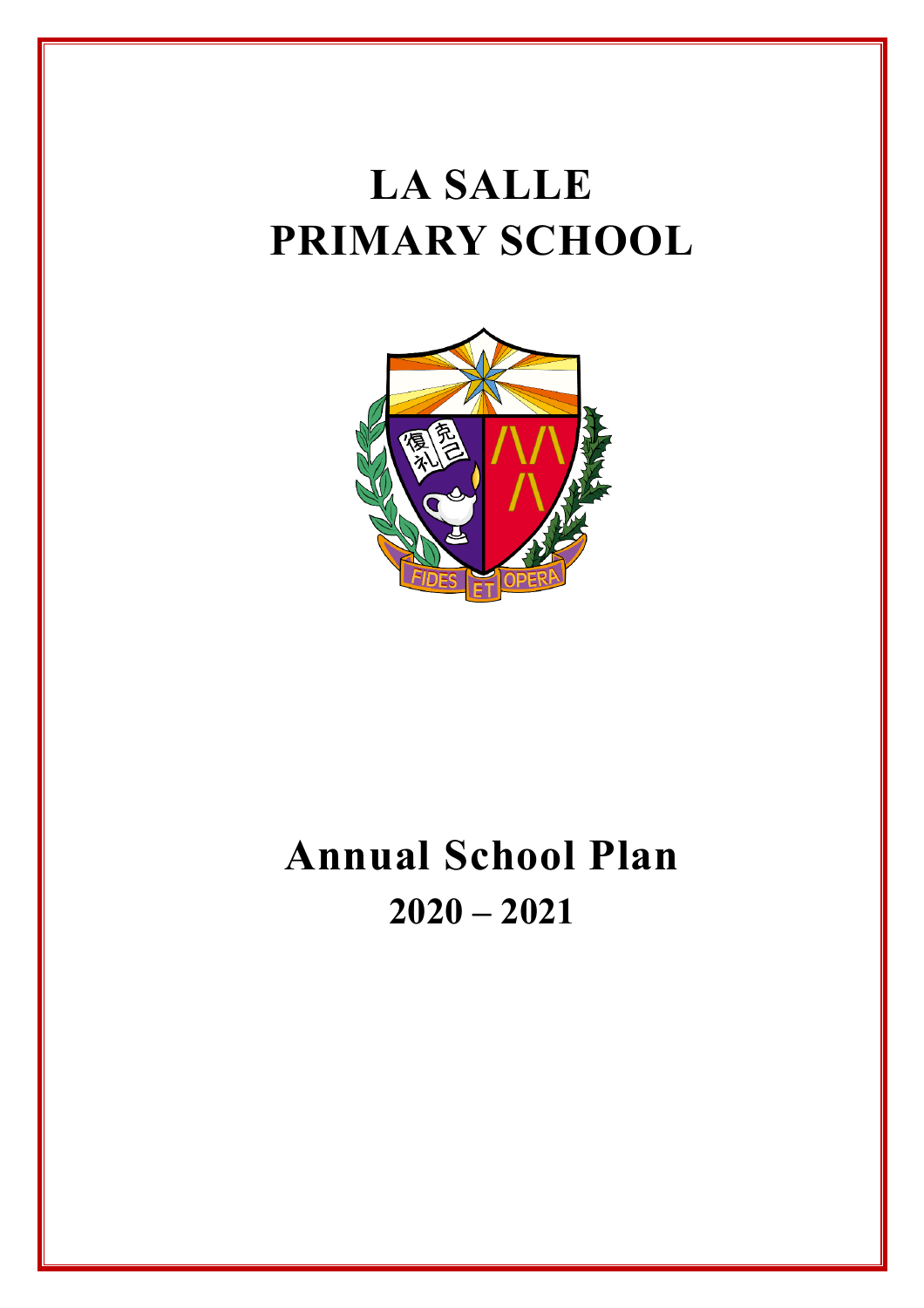### **La Salle Primary School**

### **1. Vision**

By touching the minds and hearts of the children confided to our care, and by providing the highest quality of education, we aspire to be the best primary school in Hong Kong.

### **2. Mission**

To give a human and Christian education to the young, paying particular attention to the needy.

### **3. School Motto**

Fides et Opera

#### **4. Educational Characteristics**

- $\blacklozenge$  To recognise the importance of biblical teachings commitments to Christian spiritual values.
- $\blacklozenge$  To strengthen the teaching and learning of Chinese, English and Mandarin - enhancement of students' biliterate and trilingual abilities.
- $\blacklozenge$  To motivate self-learning
- $\blacklozenge$  To encourage respect for individuals
- $\blacklozenge$  To encourage participation in extra-curricular activities
- $\blacklozenge$  To enhance IT in education
- $\blacklozenge$  To attain a good understanding of the Mainland and the world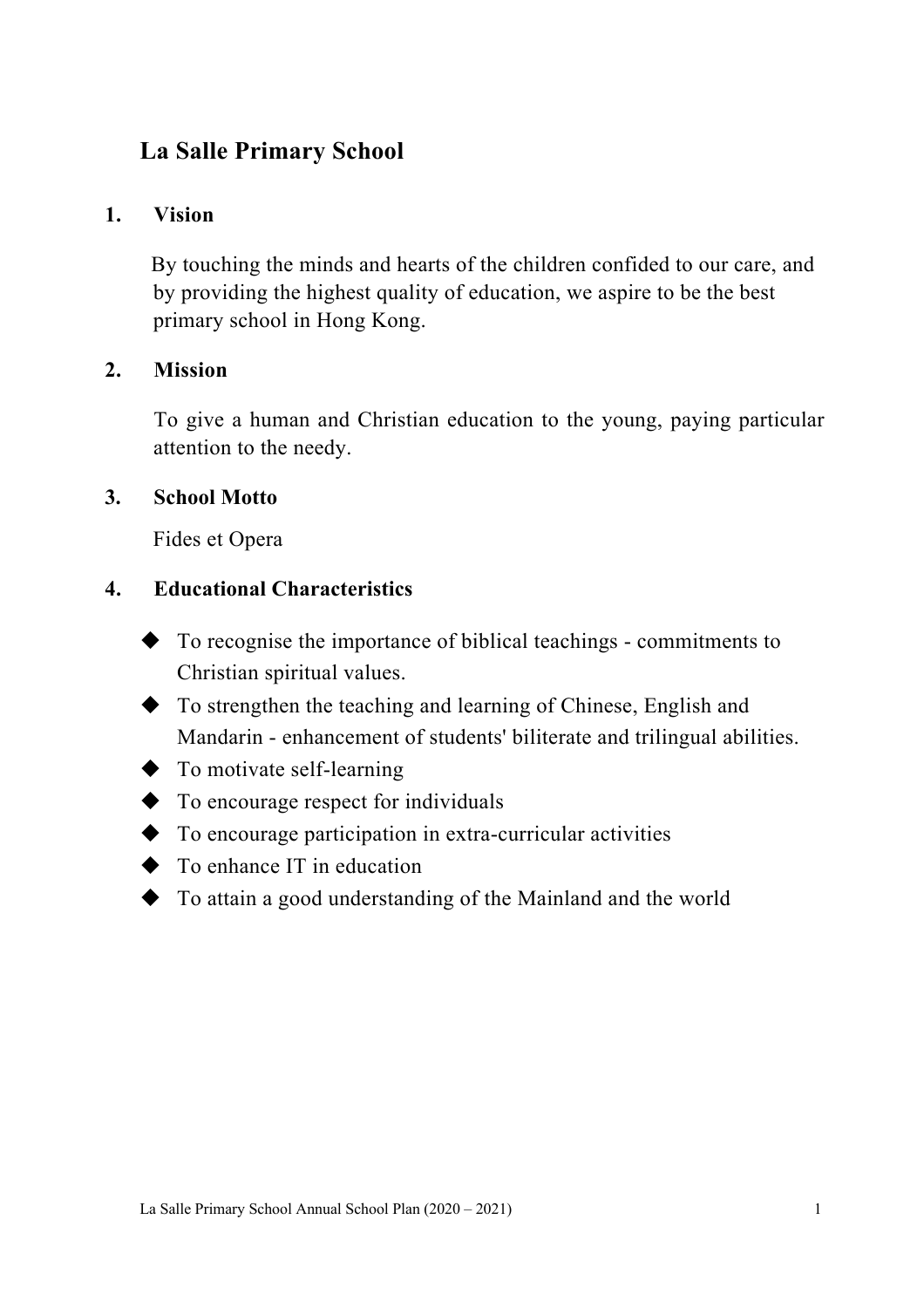## **La Salle Primary School**

## **Annual School Plan**

## **2020-2021**

- 1. To empower students to be ready for the  $21<sup>st</sup>$  century with a love for learning
- 2. To engage in collective inquiry and sharing to improve learning and teaching efficacy
- 3. To nurture our boys to become 'bona fide' Lasallians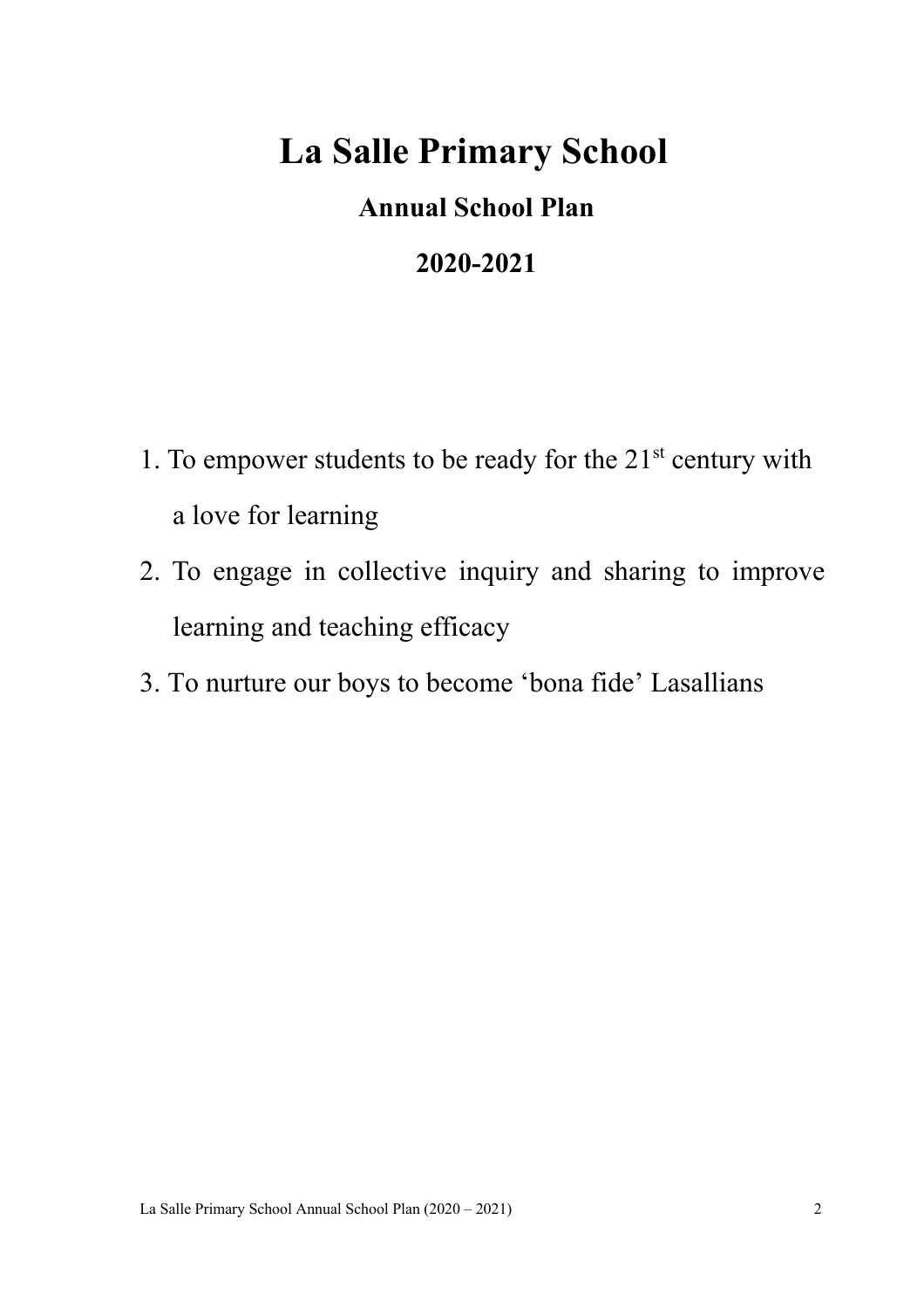|     |                                                                                                           |                                                                                                                                                            |                                                                                                                             |                                            | <b>Methods of</b>                                                                                                                   | <b>Time Scale</b>               | People in                                                    | <b>Resources</b>                                                                      |
|-----|-----------------------------------------------------------------------------------------------------------|------------------------------------------------------------------------------------------------------------------------------------------------------------|-----------------------------------------------------------------------------------------------------------------------------|--------------------------------------------|-------------------------------------------------------------------------------------------------------------------------------------|---------------------------------|--------------------------------------------------------------|---------------------------------------------------------------------------------------|
|     | <b>Targets</b>                                                                                            | <b>Strategies</b>                                                                                                                                          | <b>Success Criteria</b>                                                                                                     |                                            | <b>Evaluation</b>                                                                                                                   |                                 | charge                                                       | <b>Required</b>                                                                       |
| 1.1 | To help<br>students<br>extend their<br>horizons by<br>developing<br>life-long<br>learning<br>capabilities | To promote learning<br>1.1.1<br>by doing                                                                                                                   | 70% of teachers agree<br>that students can<br>develop life-long<br>learning capabilities<br>through hands-on<br>experiences | $\overline{a}$<br>$\overline{\phantom{0}}$ | Evaluations<br>in the Annual<br>School Plan<br>meeting<br><b>Discussions</b><br>in<br>Curriculum<br>Development<br>Team<br>meetings | Sept 2020 -<br><b>July 2021</b> | PSMCD and<br>Department<br>Heads of<br>different<br>subjects | Resources<br>provided by<br>different<br>subjects and<br><b>IBL</b> Week<br>materials |
|     |                                                                                                           | 1.1.2 To facilitate students'<br>independent learning<br>capabilities through<br>the development of<br>cognitive,<br>metacognitive and<br>affective skills | 70% of teachers agree<br>that various skills help<br>students to develop<br>independent learning<br>abilities vigorously    |                                            | Evaluations<br>in the Annual<br>School Plan<br>meeting<br><b>Discussions</b><br>in<br>Curriculum<br>Development<br>Team<br>meetings | Sept 2020 -<br><b>July 2021</b> | PSMCD and<br>Department<br>Heads of<br>different<br>subjects | Materials such<br>as worksheets<br>and teaching<br>aids                               |

### **1. Major Concern: To empower students to be ready for the 21st century with a love for learning**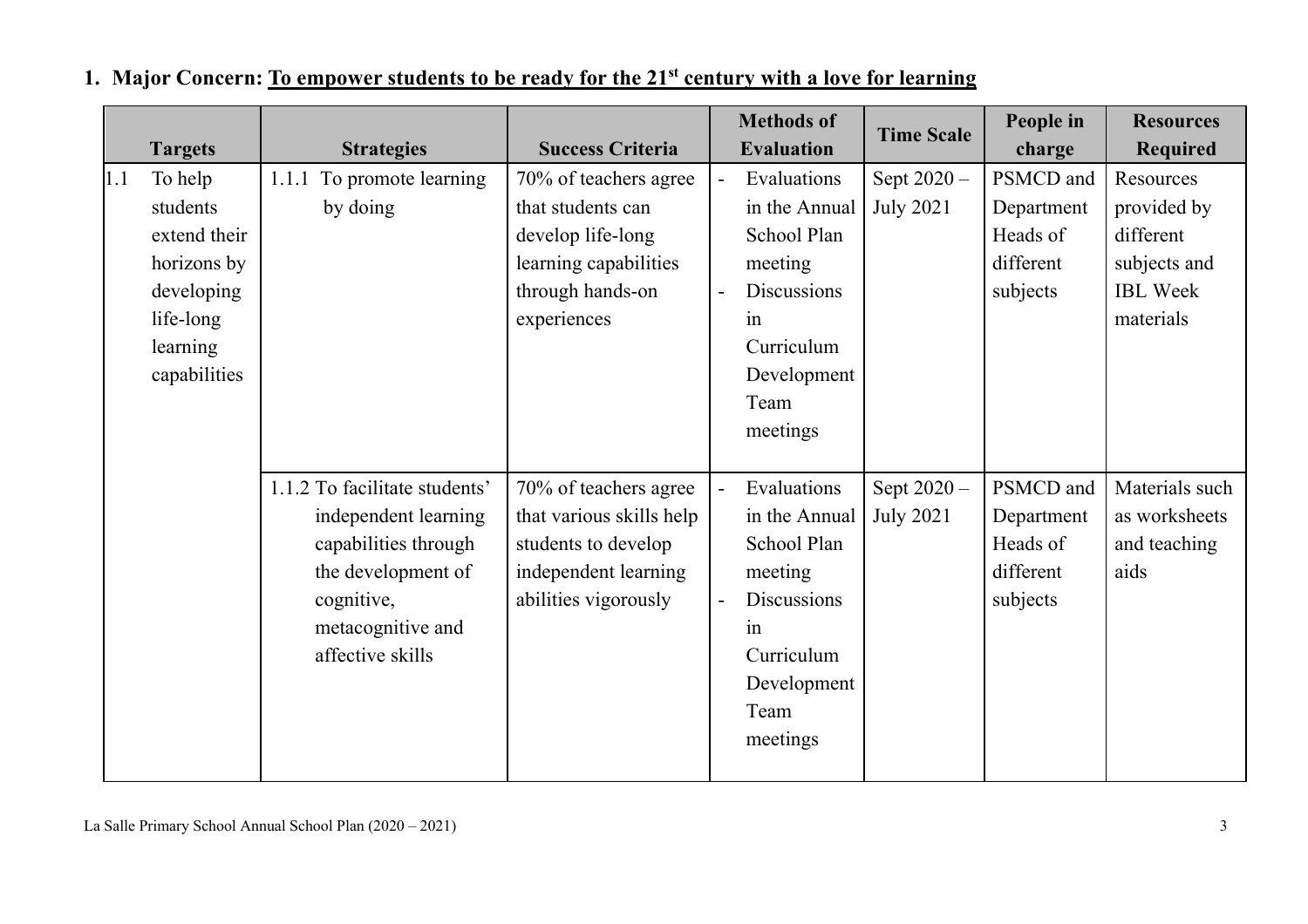|                |                             |                          |                          | <b>Methods of</b>  | <b>Time Scale</b> | People in    | <b>Resources</b> |
|----------------|-----------------------------|--------------------------|--------------------------|--------------------|-------------------|--------------|------------------|
| <b>Targets</b> | <b>Strategies</b>           | <b>Success Criteria</b>  |                          | <b>Evaluation</b>  |                   | charge       | <b>Required</b>  |
| 1.2 To further | 1.2.1 To promote 'Reading   | 70% of teachers agree    | $\overline{\phantom{a}}$ | Evaluations        | Sept 2020 -       | PSMCD,       | Various          |
| develop        | to learn' by the use        | that more reading        |                          | in the Annual      | <b>July 2021</b>  | Department   | reading          |
| students'      | of wide range of            | platforms and            |                          | School Plan        |                   | Heads of     | materials and    |
| reading habits | reading materials           | activities help to build |                          | meeting            |                   | different    | interesting      |
| and interests  | with a view to              | up a reading             |                          | <b>Discussions</b> |                   | subjects and | online           |
|                | fostering a reading         | environment at school    |                          | in                 |                   | the Teacher  | platforms        |
|                | culture and by              |                          |                          | Curriculum         |                   | Librarian    | selected by      |
|                | joining different           |                          |                          | Development        |                   |              | teachers and     |
|                | activities                  |                          |                          | Team               |                   |              | the Teacher      |
|                |                             |                          |                          | meetings           |                   |              | Librarian        |
|                |                             |                          |                          |                    |                   |              |                  |
|                | 1.2.2 To enable students to | 70% of teachers agree    | $\blacksquare$           | Evaluations        | Sept 2020 -       | PSMCD,       | Resources        |
|                | gain knowledge of           | that students'           |                          | in the Annual      | <b>July 2021</b>  | Department   | used during      |
|                | different areas and         | engagement in the        |                          | School Plan        |                   | Heads of     | the lessons      |
|                | apply reading skills        | learning process help    |                          | meeting            |                   | different    |                  |
|                | and strategies to           | them to learn            | $\overline{\phantom{a}}$ | <b>Discussions</b> |                   | subjects     |                  |
|                | construct knowledge         | effectively              |                          | in                 |                   |              |                  |
|                |                             |                          |                          | Curriculum         |                   |              |                  |
|                |                             |                          |                          | Development        |                   |              |                  |
|                |                             |                          |                          | Team               |                   |              |                  |
|                |                             |                          |                          | meetings           |                   |              |                  |
|                |                             |                          |                          |                    |                   |              |                  |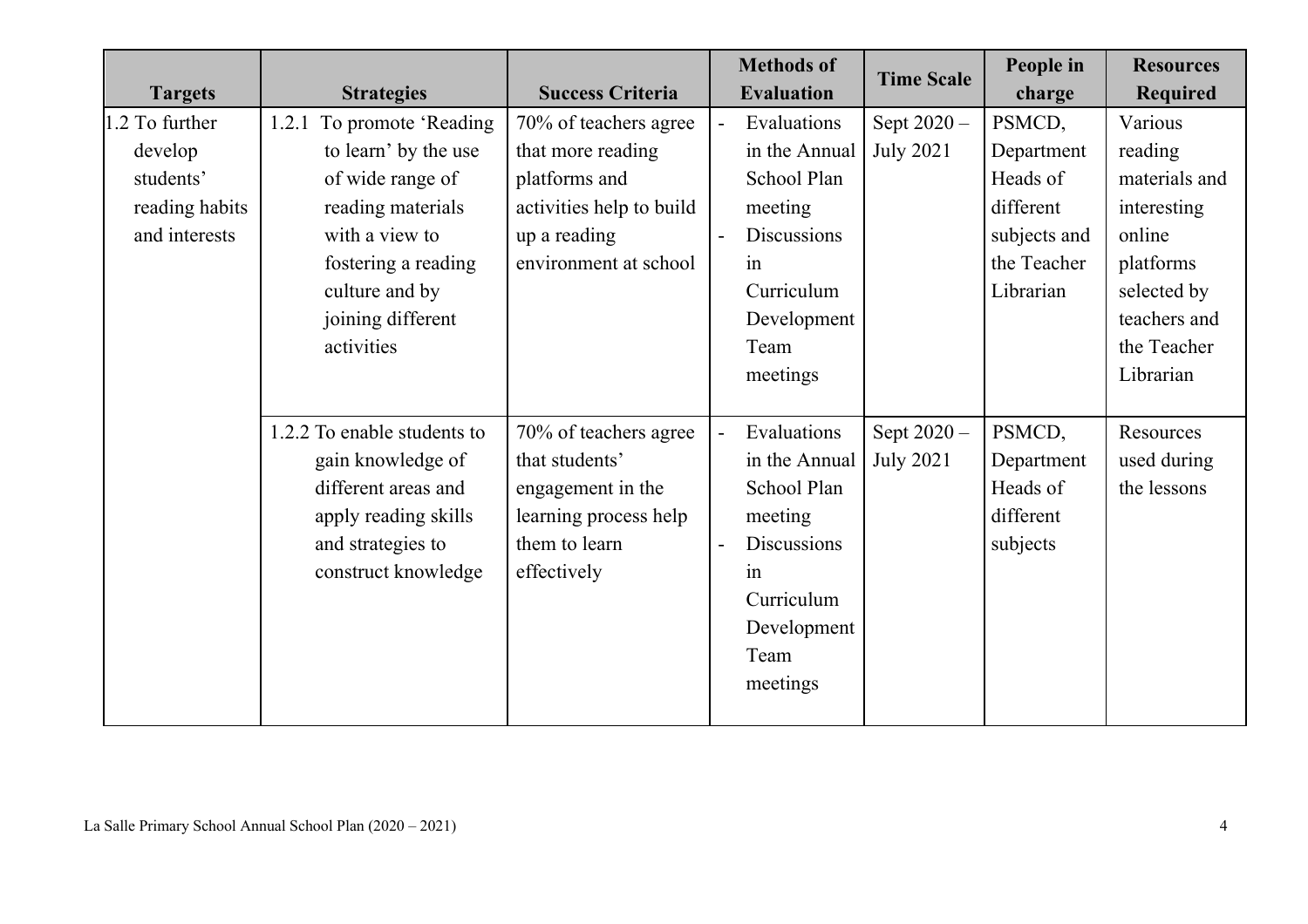| <b>Targets</b>                                                                                              | <b>Strategies</b>                                                                                                                                                                           | <b>Success Criteria</b>                                                                                                                                              | <b>Methods of</b><br><b>Evaluation</b>                                               | <b>Time Scale</b>               | People in<br>charge                                                                                                   | <b>Resources</b><br><b>Required</b>                                                                             |
|-------------------------------------------------------------------------------------------------------------|---------------------------------------------------------------------------------------------------------------------------------------------------------------------------------------------|----------------------------------------------------------------------------------------------------------------------------------------------------------------------|--------------------------------------------------------------------------------------|---------------------------------|-----------------------------------------------------------------------------------------------------------------------|-----------------------------------------------------------------------------------------------------------------|
| 1.3 To promote<br><b>STREAM</b><br>education<br>into the<br>Mathematics,<br>Religious<br>Knowledge,<br>Free | 1.3.1 To develop school-<br>based curriculum and<br>facilitate collaboration<br>across subjects in<br>designing and<br>implementing<br>integrated STREAM<br>programmes                      | 70% of teachers agree<br>that students have<br>benefitted greatly<br>from the cross-<br>curricular STREAM<br>programmes which<br>encourage<br>collaborative learning | Discussions<br>$\blacksquare$<br>in<br>Curriculum<br>Development<br>Team<br>meetings | Sept 2020 -<br><b>July 2021</b> | PSMCD,<br>Head of<br><b>STREAM</b><br>education<br>and<br>Department<br>Heads of<br>relevant                          | Materials for<br>creative<br>artwork and<br>hands-on<br>activities,<br>Models of the<br><b>STREAM</b><br>Corner |
| Reading,<br><b>Visual Arts</b><br>and Science<br>curriculum                                                 | 1.3.2 To enhance<br>STREAM-related<br>learning opportunities<br>to form part of the<br>essential learning<br>experiences, inclusive<br>of learning<br>opportunities beyond<br>the classroom | 70% of teachers agree<br>that students can have<br>fun and retain more of<br>what they learn by<br>joining various<br>STREAM-related<br>activities                   | Discussions<br>in<br>Curriculum<br>Development<br>Team<br>meetings                   | Sept 2020 -<br><b>July 2021</b> | subjects<br>PSMCD,<br>Head of<br><b>STREAM</b><br>education<br>and<br>Department<br>Heads of<br>different<br>subjects | Resources for<br>carrying out<br>the STREAM<br>activities                                                       |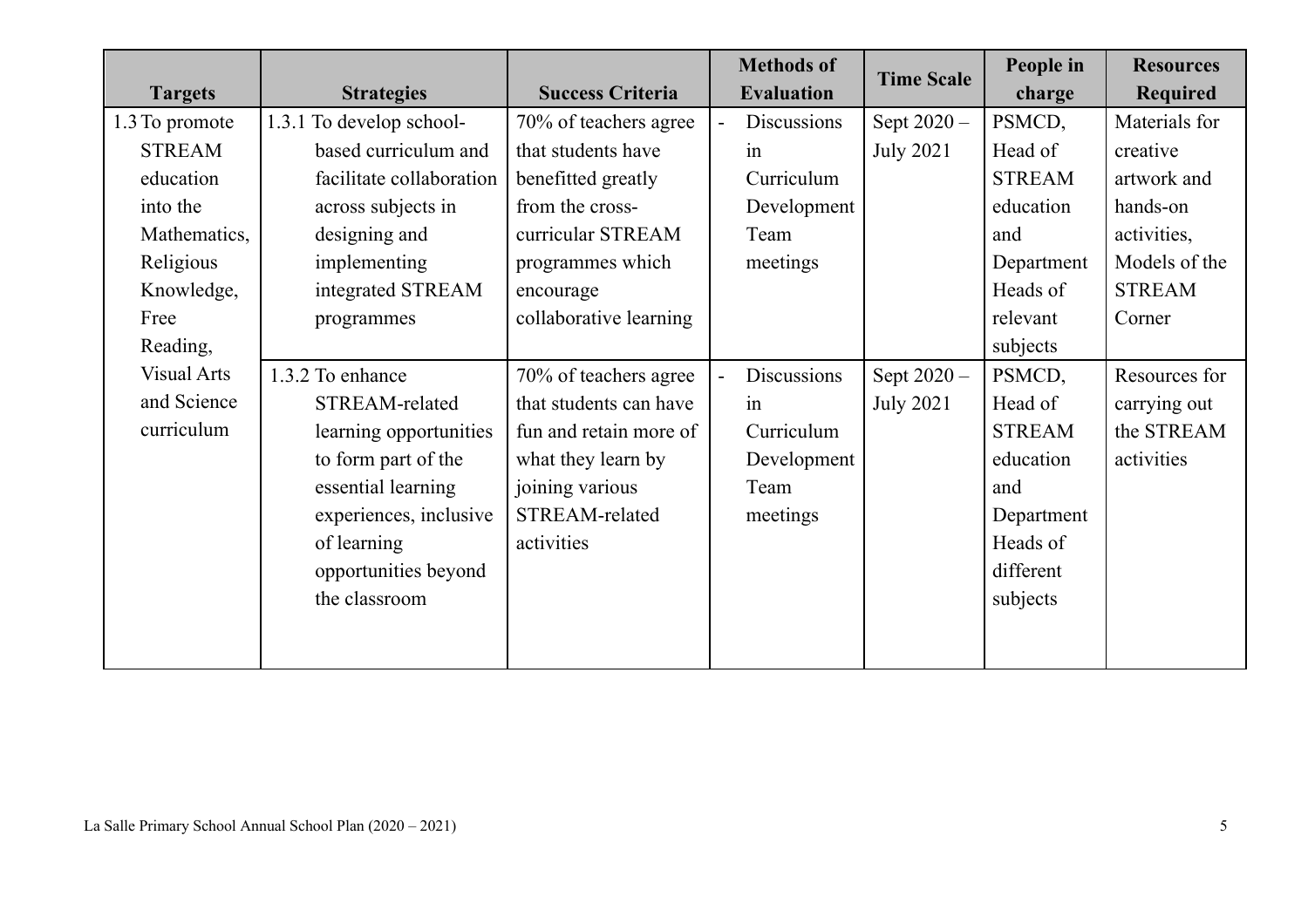| <b>Targets</b> | <b>Strategies</b>        | <b>Success Criteria</b> |                          | <b>Methods of</b><br><b>Evaluation</b> | <b>Time Scale</b> | People in<br>charge | <b>Resources</b><br><b>Required</b> |
|----------------|--------------------------|-------------------------|--------------------------|----------------------------------------|-------------------|---------------------|-------------------------------------|
|                |                          |                         |                          |                                        |                   |                     |                                     |
| 1.4 To further | 1.4.1 To use multi-media | 70% of teachers agree   | $\blacksquare$           | Evaluations                            | Sept 2020 -       | PSMCD and           | Various                             |
| integrate      | tools and eLearning      | that the increase of    |                          | in the Annual                          | <b>July 2021</b>  | Head of             | multi-media                         |
| technology     | platforms to foster      | using multi-media       |                          | School Plan                            |                   | eLearning           | tools and                           |
| into learning  | creativity, critical     | tools and eLearning     |                          | meeting                                |                   |                     | eLearning                           |
| and teaching   | thinking, collaboration  | platforms that enrich   | $\overline{\phantom{a}}$ | <b>Discussions</b>                     |                   |                     | platforms                           |
|                | and communication        | students' learning      |                          | in                                     |                   |                     |                                     |
|                |                          | experiences             |                          | Curriculum                             |                   |                     |                                     |
|                |                          |                         |                          | Development                            |                   |                     |                                     |
|                |                          |                         |                          | Team                                   |                   |                     |                                     |
|                |                          |                         |                          | meetings                               |                   |                     |                                     |
|                | 1.4.2 To make use of the | 70% of teachers agree   | $\blacksquare$           | Evaluations                            | Sept 2020 -       | PSMCD and           | Audio-visual                        |
|                | SAMR model to            | that the introduction   |                          | in the Annual                          | <b>July 2021</b>  | Head of             | resources                           |
|                | integrate technology     | of the SAMR model       |                          | School Plan                            |                   | eLearning           |                                     |
|                | into classrooms          | helps to improve        |                          | meeting                                |                   | and                 |                                     |
|                |                          | learning by             | $\overline{\phantom{a}}$ | <b>Discussions</b>                     |                   | Department          |                                     |
|                |                          | incorporating           |                          | in                                     |                   | Heads of            |                                     |
|                |                          | technology into the     |                          | Curriculum                             |                   | different           |                                     |
|                |                          | classroom               |                          | Development                            |                   | subjects            |                                     |
|                |                          |                         |                          | Team                                   |                   |                     |                                     |
|                |                          |                         |                          | meetings                               |                   |                     |                                     |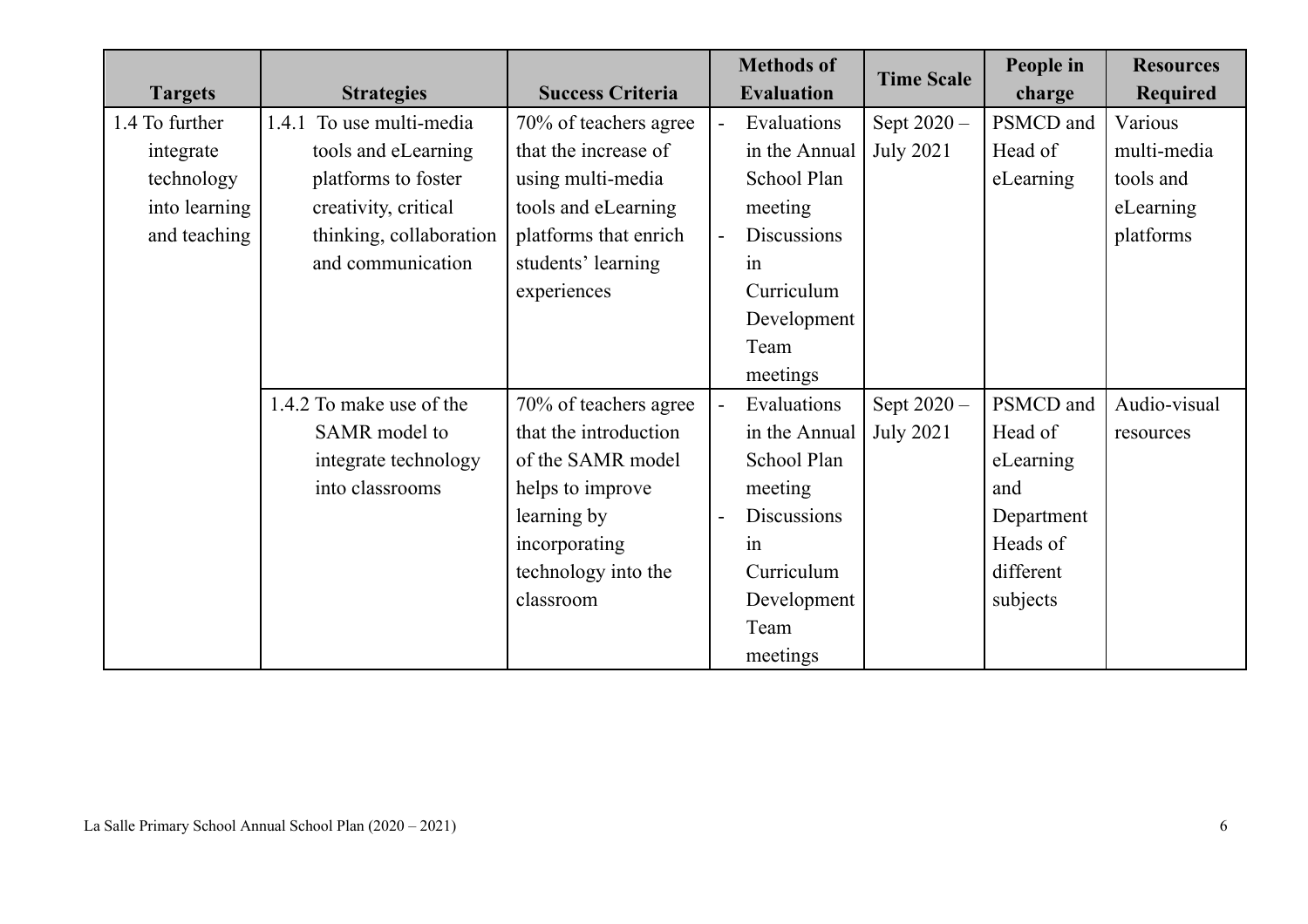|                    |                          |                         |                          | <b>Methods of</b> | <b>Time Scale</b> | People in  | <b>Resources</b> |
|--------------------|--------------------------|-------------------------|--------------------------|-------------------|-------------------|------------|------------------|
| <b>Targets</b>     | <b>Strategies</b>        | <b>Success Criteria</b> |                          | <b>Evaluation</b> |                   | charge     | <b>Required</b>  |
| 2.1 To further     | 2.1.1 To enhance peer    | 70% of teachers         | $\overline{a}$           | Oral              | Sept 2020 -       | PSMCD and  | <b>Resources</b> |
| enhance inquiry-   | learning through         | agree that students     |                          | feedback and      | <b>July 2021</b>  | Department | of group         |
| based learning     | collaborative effort,    | learn to share their    |                          | discussions in    |                   | Heads of   | projects         |
| for students       | group projects,          | knowledge and           |                          | the panel         |                   | different  |                  |
|                    | performances and         | ideas through peer      |                          | meetings of       |                   | subjects   |                  |
|                    | competitions             | learning which is       |                          | each subject      |                   |            |                  |
|                    |                          | mutually beneficial     | $\overline{\phantom{a}}$ | Evaluations       |                   |            |                  |
|                    |                          |                         |                          | in the Annual     |                   |            |                  |
|                    |                          |                         |                          | School Plan       |                   |            |                  |
|                    |                          |                         |                          | meeting           |                   |            |                  |
| 2.2 To cultivate a | 2.2.1 To further enhance | 70% of teachers         | $\overline{\phantom{a}}$ | Oral              | Sept 2020 -       | PSMCD and  | Digital          |
| collaborative      | online collaborative     | agree that digital      |                          | feedback and      | <b>July 2021</b>  | Department | resources        |
| culture among      | culture using Google     | tools facilitate        |                          | discussions in    |                   | Heads of   |                  |
| students           | Classroom                | instant                 |                          | the panel         |                   | different  |                  |
|                    |                          | communication and       |                          | meetings of       |                   | subjects   |                  |
|                    |                          | collaboration           |                          | each subject      |                   |            |                  |
|                    |                          | among students          | $\overline{\phantom{a}}$ | Evaluations       |                   |            |                  |
|                    |                          |                         |                          | in the Annual     |                   |            |                  |
|                    |                          |                         |                          | School Plan       |                   |            |                  |
|                    |                          |                         |                          | meeting           |                   |            |                  |

## **2. Major Concern: To engage in collective inquiry and sharing to improve learning and teaching efficacy**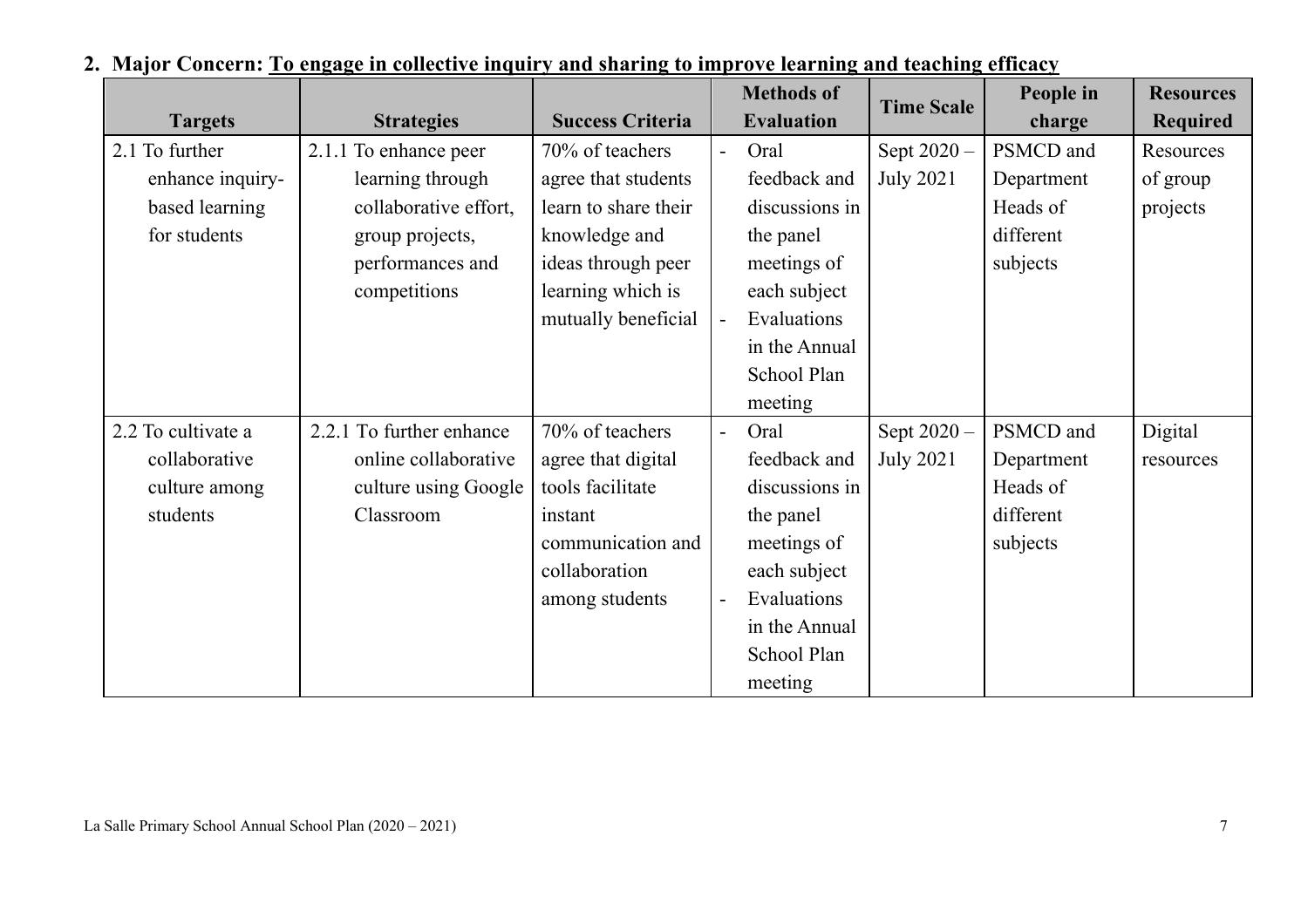|                    |                           |                         | <b>Methods of</b>                       | <b>Time Scale</b> | People in      | <b>Resources</b> |
|--------------------|---------------------------|-------------------------|-----------------------------------------|-------------------|----------------|------------------|
| <b>Targets</b>     | <b>Strategies</b>         | <b>Success Criteria</b> | <b>Evaluation</b>                       |                   | charge         | <b>Required</b>  |
| 2.3 To cultivate a | 2.3.1 To enhance          | 70% of teachers         | Evaluations<br>$\overline{\phantom{a}}$ | Sept $2020 -$     | Vice Principal |                  |
| collaborative      | professional sharing      | agree that              | in the Annual                           | <b>July 2021</b>  | (Staff)        |                  |
| culture among      | during staff              | professional            | School Plan                             |                   |                |                  |
| teachers           | meetings, staff           | sharing can             | meeting                                 |                   |                |                  |
|                    | workshops and             | enhance learning        |                                         |                   |                |                  |
|                    | training sessions         | and teaching            |                                         |                   |                |                  |
|                    |                           | efficacy                |                                         |                   |                |                  |
| 2.4 To promote     | 2.4.1 To enhance teaching | 70% of teachers         | Evaluations<br>$\overline{\phantom{a}}$ | Sept $2020 -$     | Vice Principal | Co-planning      |
| professional       | efficacy through          | agree that              | in the Annual                           | <b>July 2021</b>  | $(Staff)$ &    | documents        |
| development        | collaborative lesson      | collaborative           | School Plan                             |                   | <b>PSMCD</b>   |                  |
| among teachers     | preparation, lesson       | efforts yield           | meeting                                 |                   |                |                  |
|                    | observation and           | stronger outcome        |                                         |                   |                |                  |
|                    | mentorship                | which can facilitate    |                                         |                   |                |                  |
|                    | programme                 | teaching efficacy       |                                         |                   |                |                  |
|                    |                           |                         |                                         |                   |                |                  |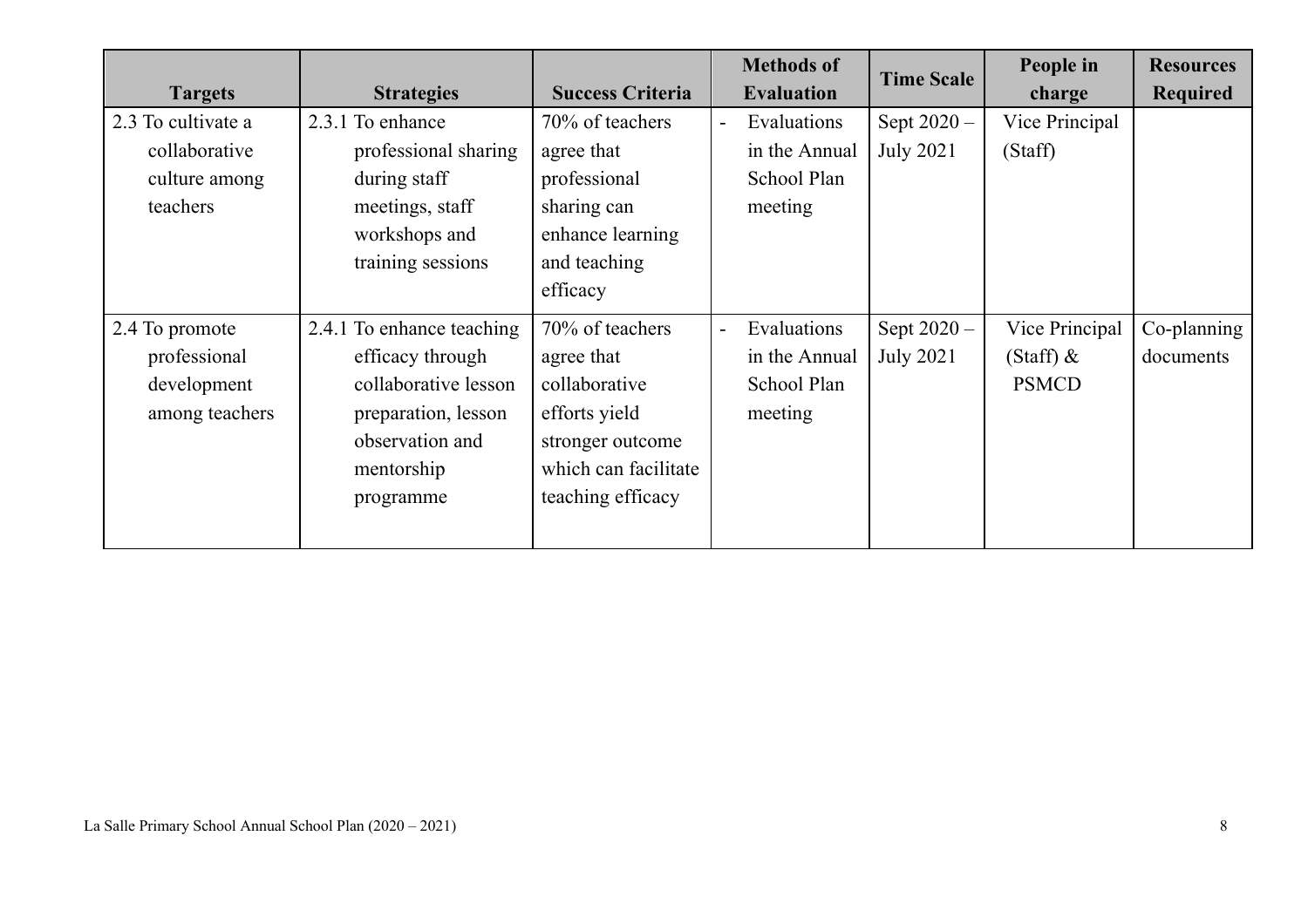| <b>Targets</b> | <b>Strategies</b>           | <b>Success Criteria</b> | <b>Methods of</b><br><b>Evaluation</b>  | <b>Time Scale</b> | People in<br>charge | <b>Resources</b><br><b>Required</b> |
|----------------|-----------------------------|-------------------------|-----------------------------------------|-------------------|---------------------|-------------------------------------|
|                | 2.4.2 To further            | 70% of teachers         | Discussions<br>$\blacksquare$           | Sept $2020 -$     | Vice Principal      |                                     |
|                | collaborate with La         | agree that the          | in                                      | <b>July 2021</b>  | (Staff)             |                                     |
|                | Salle College in the        | collaboration with      | Curriculum                              |                   |                     |                                     |
|                | teaching and                | LSC can facilitate      | Development                             |                   |                     |                                     |
|                | learning of core            | learning and            | Team                                    |                   |                     |                                     |
|                | subjects, as well as        | teaching                | meetings                                |                   |                     |                                     |
|                | Physical Education,         |                         |                                         |                   |                     |                                     |
|                | Music and                   |                         |                                         |                   |                     |                                     |
|                | Mathematics in              |                         |                                         |                   |                     |                                     |
|                | English                     |                         |                                         |                   |                     |                                     |
|                |                             |                         |                                         |                   |                     |                                     |
| 2.5 To further | 2.5.1 To further refine the | 70% of teachers         | Evaluations<br>$\overline{\phantom{a}}$ | Sept 2020 -       | Principal           |                                     |
| strengthen the | existing school             | agree that              | in the Annual                           | <b>July 2021</b>  |                     |                                     |
| collaborative  | organisational              | restructuring the       | School Plan                             |                   |                     |                                     |
| school culture | structure                   | school organisation     | meeting                                 |                   |                     |                                     |
|                |                             | helps to transform      |                                         |                   |                     |                                     |
|                |                             | it for the better       |                                         |                   |                     |                                     |
|                |                             |                         |                                         |                   |                     |                                     |
|                |                             |                         |                                         |                   |                     |                                     |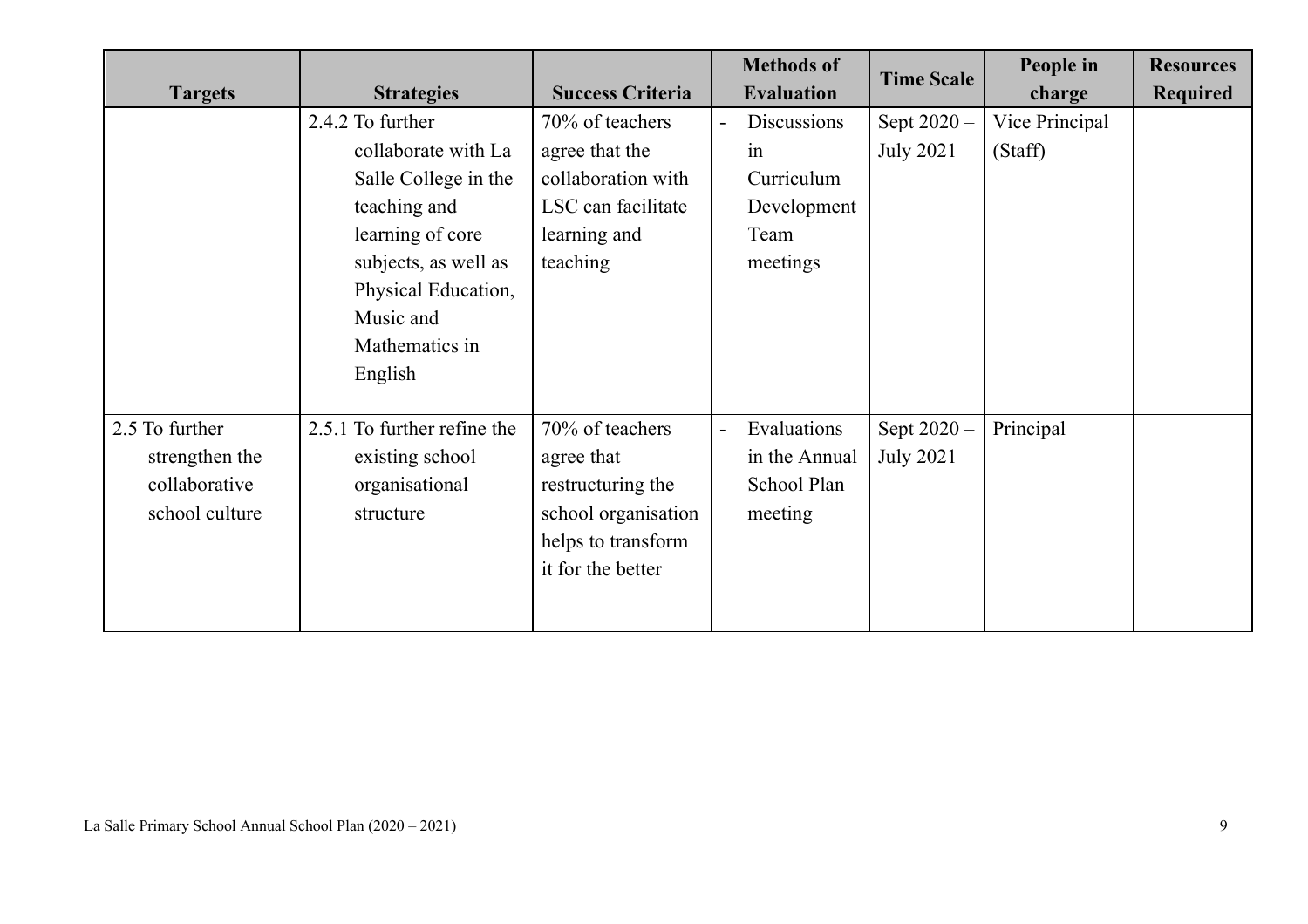| <b>Targets</b> | <b>Strategies</b>                                                                 | <b>Success Criteria</b>                                                                                                         | <b>Methods of</b><br><b>Evaluation</b>                                   | <b>Time Scale</b>                 | People in<br>charge | <b>Resources</b><br><b>Required</b> |
|----------------|-----------------------------------------------------------------------------------|---------------------------------------------------------------------------------------------------------------------------------|--------------------------------------------------------------------------|-----------------------------------|---------------------|-------------------------------------|
|                | 2.5.2 To empower middle<br>managers and<br>APSM ranked<br>teachers                | 70% of teachers<br>agree that high<br>involvement in the<br>school brings more<br>enthusiasm to their<br>work                   | Evaluations<br>$\blacksquare$<br>in the Annual<br>School Plan<br>meeting | Sept $2020 -$<br><b>July 2021</b> | Principal           |                                     |
|                | 2.5.3 To further enhance<br>existing staff<br>development and<br>appraisal system | 70% of teachers<br>agree that the<br>refinement of the<br>existing system<br>facilitates the<br>administration of<br>the School | Evaluations in<br>the Annual<br>School Plan<br>meeting                   | Sept 2020 -<br><b>July 2021</b>   | Principal           | Appraisal<br>documents              |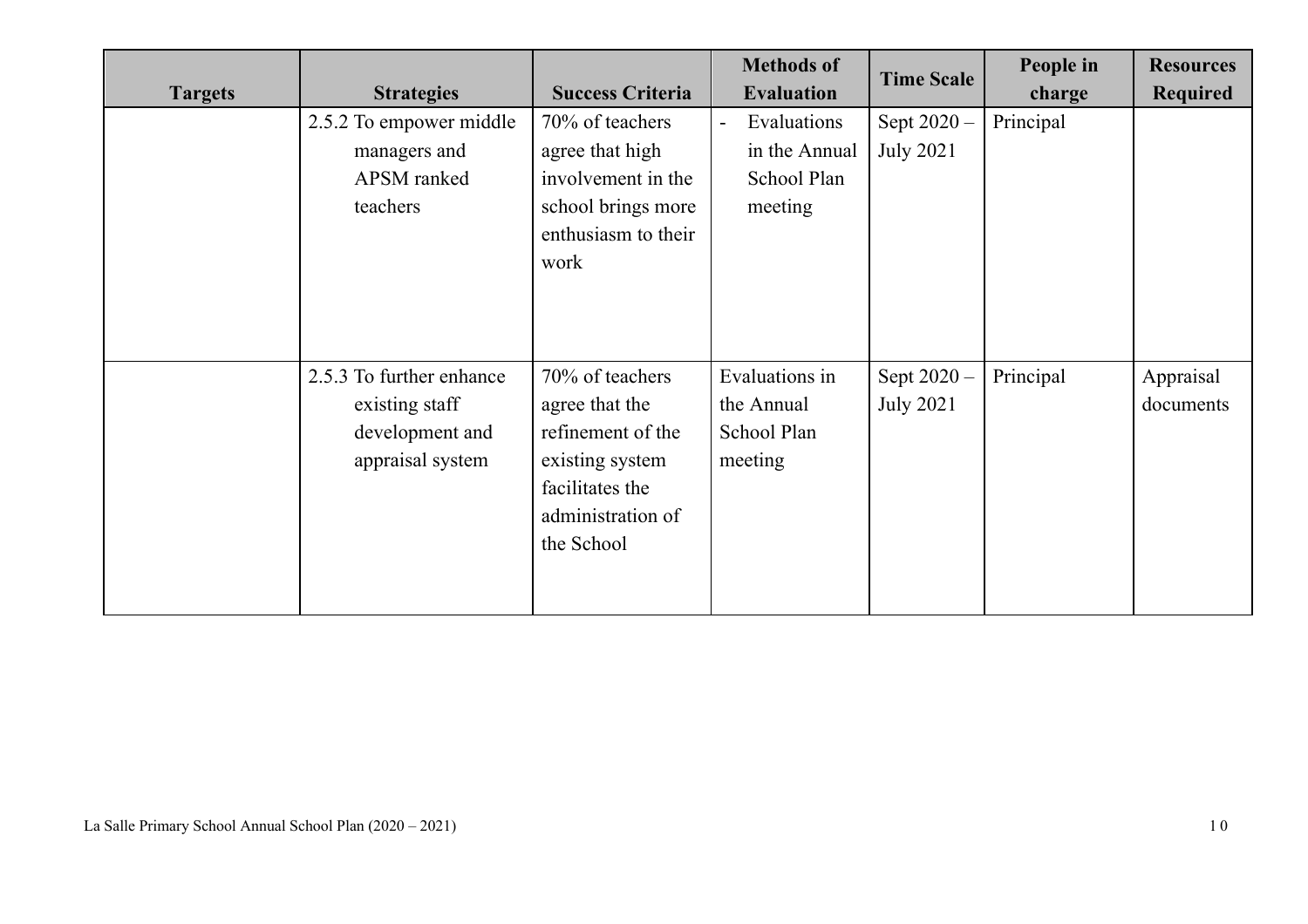| <b>Targets</b>   | <b>Strategies</b>          | <b>Success Criteria</b> |                | <b>Methods of</b><br><b>Evaluation</b> | <b>Time Scale</b> | People in<br>charge | <b>Resources</b><br><b>Required</b> |
|------------------|----------------------------|-------------------------|----------------|----------------------------------------|-------------------|---------------------|-------------------------------------|
| 3.1 To reinforce | 3.1.1 To cultivate the     | 70% of RK teachers      | $\blacksquare$ | Oral                                   | Sept $2020 -$     | Religious           | QR Code                             |
| the Lasallian    | Lasallian spirit of faith  | agree that the RK       |                | feedback and                           | <b>July 2021</b>  | Knowledge           | worksheets                          |
| spirit of faith, | in the Religious           | lessons and activities  |                | discussions                            |                   | Panel Chairs        | iPad                                |
| zeal and         | Knowledge (RK)             | help to cultivate the   |                | in the RK                              |                   |                     |                                     |
| community        | lessons                    | Lasallian spirit of     |                | panel                                  |                   |                     |                                     |
|                  |                            | faith                   |                | meetings                               |                   |                     |                                     |
|                  |                            |                         |                |                                        |                   |                     |                                     |
| 3.2 To act with  | 3.2.1 To carry out service | 70% of class teachers   |                | - Feedback                             | Sept 2020 -       | School              | Student                             |
| good manners     | learning serving the       | agree that students     |                | from students                          | <b>July 2021</b>  | Social              | Guidance                            |
|                  | needy with zeal and        | can apply their skills  |                | - Teachers'                            |                   | Workers             | Service                             |
|                  | community                  | and knowledge to        |                | observations                           |                   |                     | Grant and                           |
|                  |                            | address real-life needs | $\overline{a}$ | Survey                                 |                   |                     | Non-                                |
|                  |                            | in their own            |                | - Debriefing                           |                   |                     | governmental                        |
|                  |                            | community and           |                |                                        |                   |                     | Organisations                       |
|                  |                            | develop an ethic of     |                |                                        |                   |                     | (NGOs)                              |
|                  |                            | service and civic       |                |                                        |                   |                     |                                     |
|                  |                            | responsibility          |                |                                        |                   |                     |                                     |

### **3. Major Concern: To nurture our boys to become 'bona fide' Lasallians**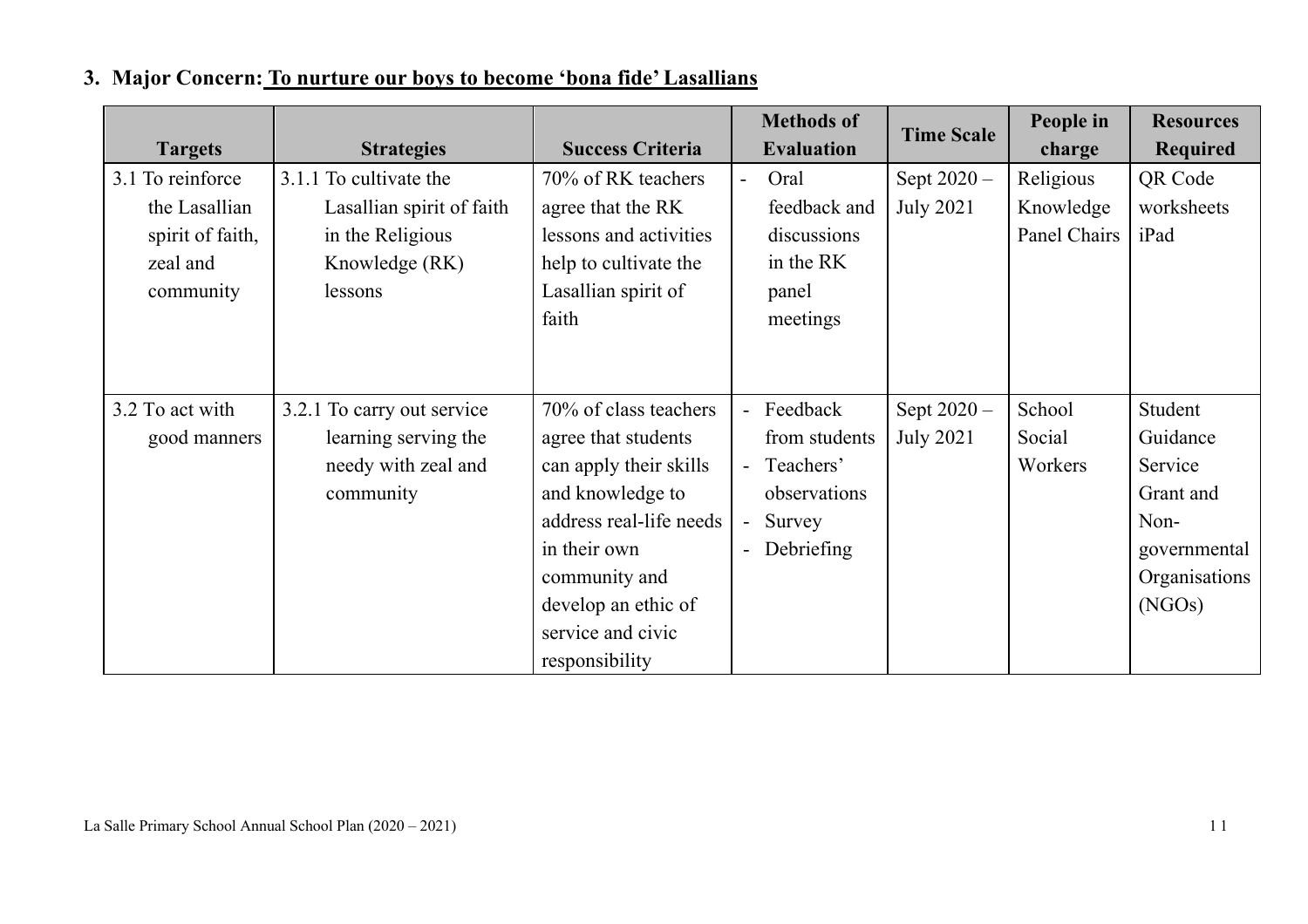|                  |                             |                         |                | <b>Methods of</b> | <b>Time Scale</b> | People in    | <b>Resources</b> |
|------------------|-----------------------------|-------------------------|----------------|-------------------|-------------------|--------------|------------------|
| <b>Targets</b>   | <b>Strategies</b>           | <b>Success Criteria</b> |                | <b>Evaluation</b> |                   | charge       | <b>Required</b>  |
|                  | 3.2.2 To encourage students | 70% of students meet    | $\blacksquare$ | Oral              | Sept 2020 -       | Counselling  | Good             |
|                  | to respect for others and   | the targets of the      |                | feedback and      | May 2021          | Team         | Students         |
|                  | reinforce the importance    | scheme and 70% of       |                | discussions       |                   |              | Award            |
|                  | of politeness using an      | teachers agree that     |                | in the            |                   |              | Booklets &       |
|                  | award scheme                | students' good          |                | Counselling       |                   |              | chops for        |
|                  |                             | manners are             |                | Team              |                   |              | teachers         |
|                  |                             | reinforced by the       |                | meeting           |                   |              |                  |
|                  |                             | award scheme            |                | The rate of       |                   |              |                  |
|                  |                             |                         |                | achievement       |                   |              |                  |
|                  |                             |                         |                | of the award      |                   |              |                  |
|                  |                             |                         |                | scheme            |                   |              |                  |
|                  |                             |                         |                | Evaluations       |                   |              |                  |
|                  |                             |                         |                | in the            |                   |              |                  |
|                  |                             |                         |                | Annual            |                   |              |                  |
|                  |                             |                         |                | School Plan       |                   |              |                  |
|                  |                             |                         |                | meeting           |                   |              |                  |
| 3.3 To show love | 3.3.1 To be aware of the    | 70% of teachers agree   |                | Evaluations       | Sept 2020-        | Relevant     | Teaching         |
| and care from    | importance of a             | that more students are  |                | in the Annual     | <b>July 2021</b>  | Subject      | resources of     |
| self to others   | community spirit by         | willing to show their   |                | School Plan       |                   | Panels and   | relevant         |
|                  | establishing                | love and care for       |                | meeting           |                   | <b>PSMCD</b> | subjects         |
|                  | cooperative and caring      | others                  |                | Teachers'         |                   |              | (Please refer    |
|                  | attitudes                   |                         |                | observation       |                   |              | to the subject   |
|                  |                             |                         |                |                   |                   |              | plans)           |